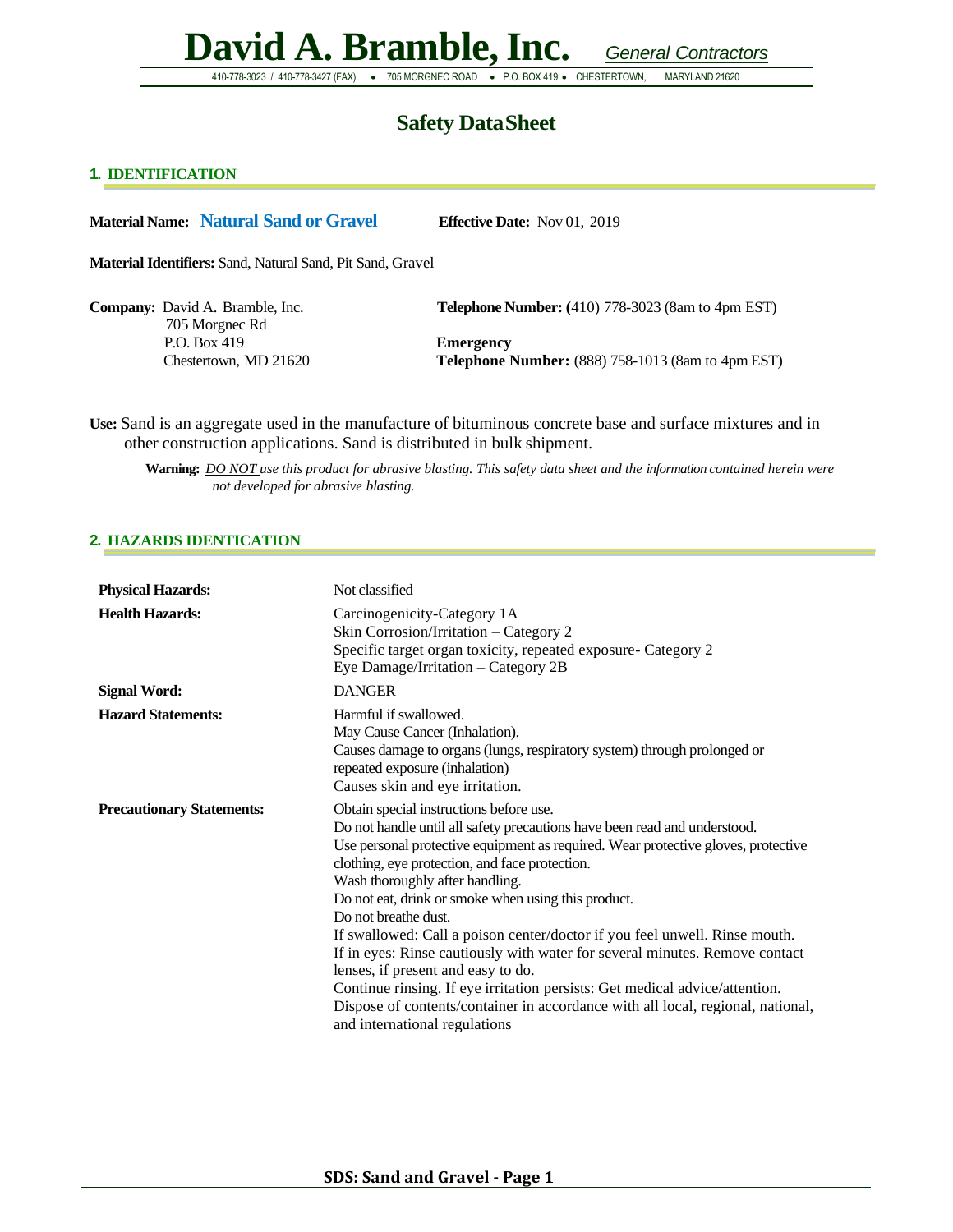410-778-3023 / 410-778-3427 (FAX) • 705 MORGNEC ROAD • P.O. BOX 419 • CHESTERTOWN, MARYLAND 21620

**Pictograms:** 



Crystalline silica a component of sand, has been designated as a Group I carcinogen by IARC. The NTP has listed respirable crystalline silica as a known human carcinogen and ACGIH has listed respirable crystalline silica as a suspected human carcinogen (A-2 designation). OSHA does not list crystalline silica as a carcinogen. A single exposure will not normally result in serious adverse health effects. Crystalline silica is not known to be an environmental hazard. Crystalline silica is incompatible with hydrofluoric acid, fluorine, chlorine trifluoride or oxygen difluoride.

### **3. COMPOSITION / INFORMATION ON INGREDIENTS**

| <b>COMPONENT(S)</b><br><b>CHEMICAL NAME</b> | <b>CAS REGISTRY NO</b> | $%$ by weight<br>$\qquadmathbf{approx.})$ | <b>MSHA/OSHA PEL</b>                                 | <b>ACGIH TLV-TWA</b>          |
|---------------------------------------------|------------------------|-------------------------------------------|------------------------------------------------------|-------------------------------|
| <b>Natural Sand and Gravel</b>              | None                   | 100                                       | N/A                                                  | N/A                           |
| * Crystalline Silica (Quartz)               | 14808-60-7             |                                           | $(R)$ 10 mg/m <sup>3</sup> / $(\frac{9}{6}SiO2+2)$ § | $(R)$ 0.025 mg/m <sup>3</sup> |

### **4. FIRST-AIDMEASURES**

| <b>Eye Contact:</b>  | Check for and remove any contact lenses. Immediately flush eye(s), including under lids, with plenty of water<br>for at least 15 minutes to remove all particles. Do not attempt to remove particles from the eye(s) by any means<br>other than flushing with water. Seek medical attention if irritation persists or develops.                                                                                       |
|----------------------|-----------------------------------------------------------------------------------------------------------------------------------------------------------------------------------------------------------------------------------------------------------------------------------------------------------------------------------------------------------------------------------------------------------------------|
| <b>Skin Contact:</b> | Wash with cool water and a pH neutral soap or a mild skin detergent. Seek medical attention for rash or irritation.                                                                                                                                                                                                                                                                                                   |
| <b>Ingestion:</b>    | First aid procedures are not normally required unless gastrointestinal discomfort occurs. Loosen tight<br>clothing such as a collar, tie, belt or waistband. If conscious, have person drink plenty of water. Never give<br>anything by mouth to an unconscious person. Do NOT induce vomiting unless directed to do so by medical<br>personnel. Seek medical attention or contact poison control center immediately. |
| <b>Inhalation:</b>   | No specific first-aid is necessary since the adverse health effects associated with exposure to crystalline silica<br>(quartz) result from chronic exposures. If there is a gross inhalation, move the person to fresh air. If breathing<br>is difficult, give oxygen. If not breathing, give artificial respiration. Seek medical attention for discomfort or if<br>coughing or other symptoms do not subside.       |

### **5. FIRE FIGHTINGMEASURES**

| Suitable extinguishing media:     | Sand and Gravel is not flammable. Use fire-extinguishing media appropriate for<br>surrounding materials. |  |
|-----------------------------------|----------------------------------------------------------------------------------------------------------|--|
| Unsuitable extinguishing media:   | None known                                                                                               |  |
| Specific Hazards arising from the | Contact with powerful oxidizing agents may cause fire and/or explosions (see                             |  |
| SDS: Sand and Gravel - Page 2     |                                                                                                          |  |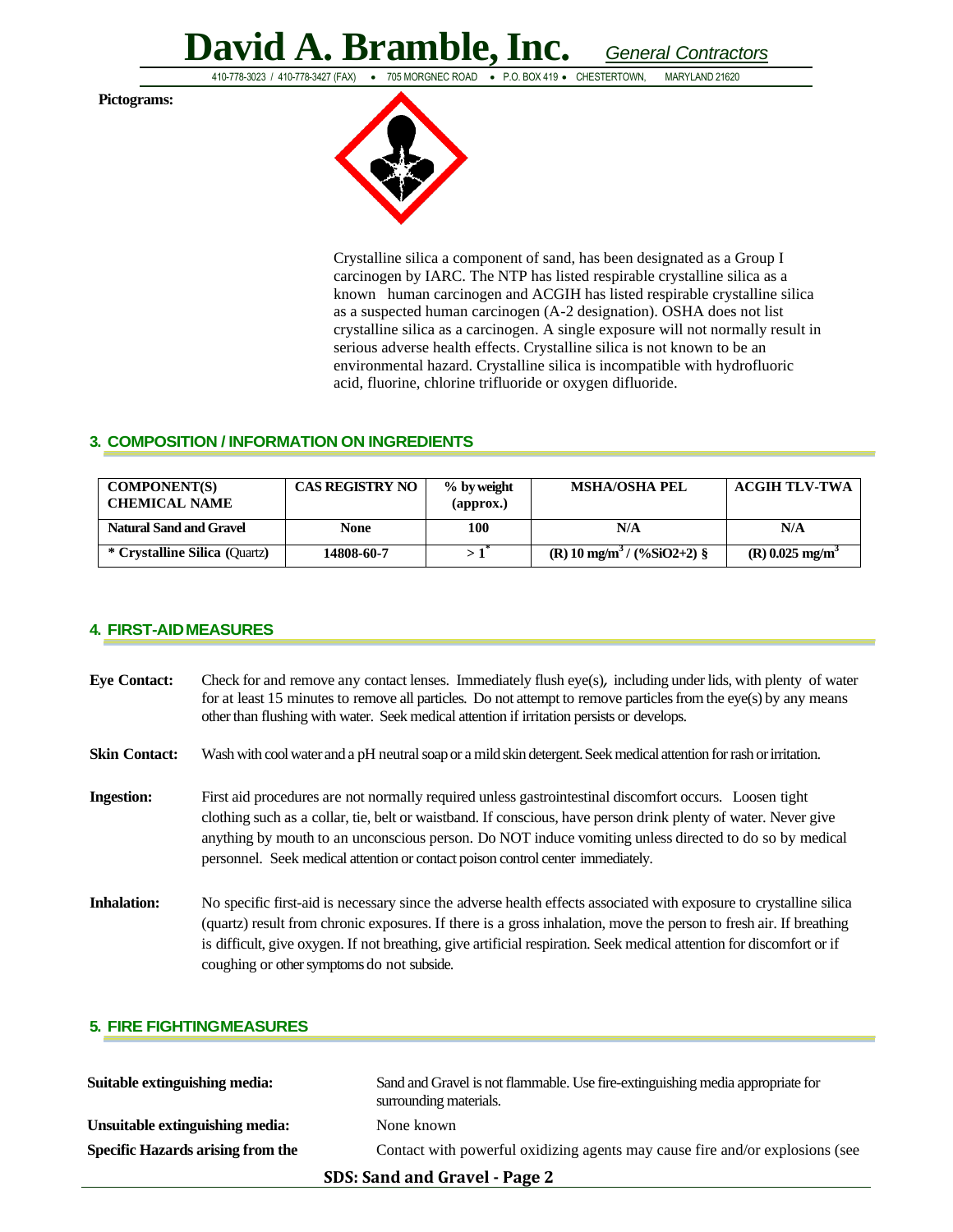## **David A. Bramble,Inc.** *General Contractors* 410-778-3023 / 410-778-3427 (FAX) • 705 MORGNEC ROAD • P.O. BOX 419 • CHESTERTOWN,

| chemical:                                                         | section 10 of SDS for reactivity information)                                                                                                          |
|-------------------------------------------------------------------|--------------------------------------------------------------------------------------------------------------------------------------------------------|
| Special protective equipment and<br>precautions for firefighters: | Use protective equipment appropriate for surrounding materials                                                                                         |
| <b>Firefighting equipment/instructions:</b>                       | No unusual fire or explosion hazards noted. Not a combustible dust                                                                                     |
| <b>Specific methods</b>                                           | The presence of this material in a fire does not hinder the use of any standard<br>extinguishing medium. Use extinguishing medium for surrounding fire |

### **6. ACCIDENTAL RELEASE MEASURES**

| General:  | Persons involved in spill cleanup should first follow the precautions defined in Section 7 and<br>appropriate protective equipment as described in Section 8 of this SDS. Avoid actions that cause the sand to<br>become airborne. Wetting of spilled material may be necessary to reduce the likelihood of the sand becoming<br>airborne and overexposing cleanup personnel to respirable quartz-containing dust. Place spilled material into<br>a container. Do not wash sand or gravel down sewage and drainage systems or into bodies of water (e.g.<br>streams). |
|-----------|-----------------------------------------------------------------------------------------------------------------------------------------------------------------------------------------------------------------------------------------------------------------------------------------------------------------------------------------------------------------------------------------------------------------------------------------------------------------------------------------------------------------------------------------------------------------------|
|           | This product is not subject to the reporting requirements of Title III of SARA, 1986, and 40 CFR<br>372.                                                                                                                                                                                                                                                                                                                                                                                                                                                              |
| Disposal: | Dispose of sand according to Federal, State, Provincial and Local regulations.                                                                                                                                                                                                                                                                                                                                                                                                                                                                                        |

### **7. HANDLING AND STORAGE**

| General:                    | Sand can be heavy and poses risks such as sprains and strains to the back, arms, shoulders and legs<br>during lifting and moving. Handle with care and follow protective controls set forth in Section 8 of<br>this SDS. Sand can be present an engulfment hazard. To prevent burial or suffocation, do not enter a<br>confined space, such as a silo, bin, bulk truck, or other storage container or vessel that stores or<br>contains sand. Sand can build up or adhere to the walls of a confined space. The sand can release,<br>collapse or fall unexpectedly. Do not store near food or beverages or smoking materials. Do not stand<br>on piles of materials; it may be unstable. |
|-----------------------------|------------------------------------------------------------------------------------------------------------------------------------------------------------------------------------------------------------------------------------------------------------------------------------------------------------------------------------------------------------------------------------------------------------------------------------------------------------------------------------------------------------------------------------------------------------------------------------------------------------------------------------------------------------------------------------------|
| <b>Storage Temperature:</b> | Unlimited.                                                                                                                                                                                                                                                                                                                                                                                                                                                                                                                                                                                                                                                                               |
| <b>Storage Pressure:</b>    | Unlimited.                                                                                                                                                                                                                                                                                                                                                                                                                                                                                                                                                                                                                                                                               |
| Housekeeping:               | Avoid actions that cause the sand or gravel to become airborne during clean-up such as dry sweeping<br>or using compressed air. Use HEPA vacuum or thoroughly wet with water to clean-up dust. Use<br>PPE described in Section 8 of this SDS.                                                                                                                                                                                                                                                                                                                                                                                                                                            |
| Clothing:                   | Remove and launder clothing that is dusty before it is reused.                                                                                                                                                                                                                                                                                                                                                                                                                                                                                                                                                                                                                           |

### **8. EXPOSURE CONTROLS AND PERSONALPROTECTION**

| <b>Engineering Controls:</b>                          | Use local exhaust, general dilution ventilation or other suppression methods including<br>(but not limited to) dust suppression (wetting), ventilation, process enclosure, and<br>enclosed employee work stations to maintain dust levels below exposure limits.                                                                                                                                                                                                                  |
|-------------------------------------------------------|-----------------------------------------------------------------------------------------------------------------------------------------------------------------------------------------------------------------------------------------------------------------------------------------------------------------------------------------------------------------------------------------------------------------------------------------------------------------------------------|
| <b>Personal Protective</b><br><b>Equipment (PPE):</b> | Respiratory Protection: Under ordinary, well ventilated conditions no respiratory protection<br>is required. For respirable quartz levels that exceed or are likely to exceed appropriate<br>exposure limits, a NIOSH-approved 100 series particulate filter respirator must be worn. If<br>respirable quartz levels exceed or are likely to exceed an 8 hour-TWA of 0.5 mg/m3, a<br>NIOSH-approved air purifying, full-face respirator with a 100 series particulate filter must |
|                                                       |                                                                                                                                                                                                                                                                                                                                                                                                                                                                                   |

**SDS: Sand and Gravel - Page 3**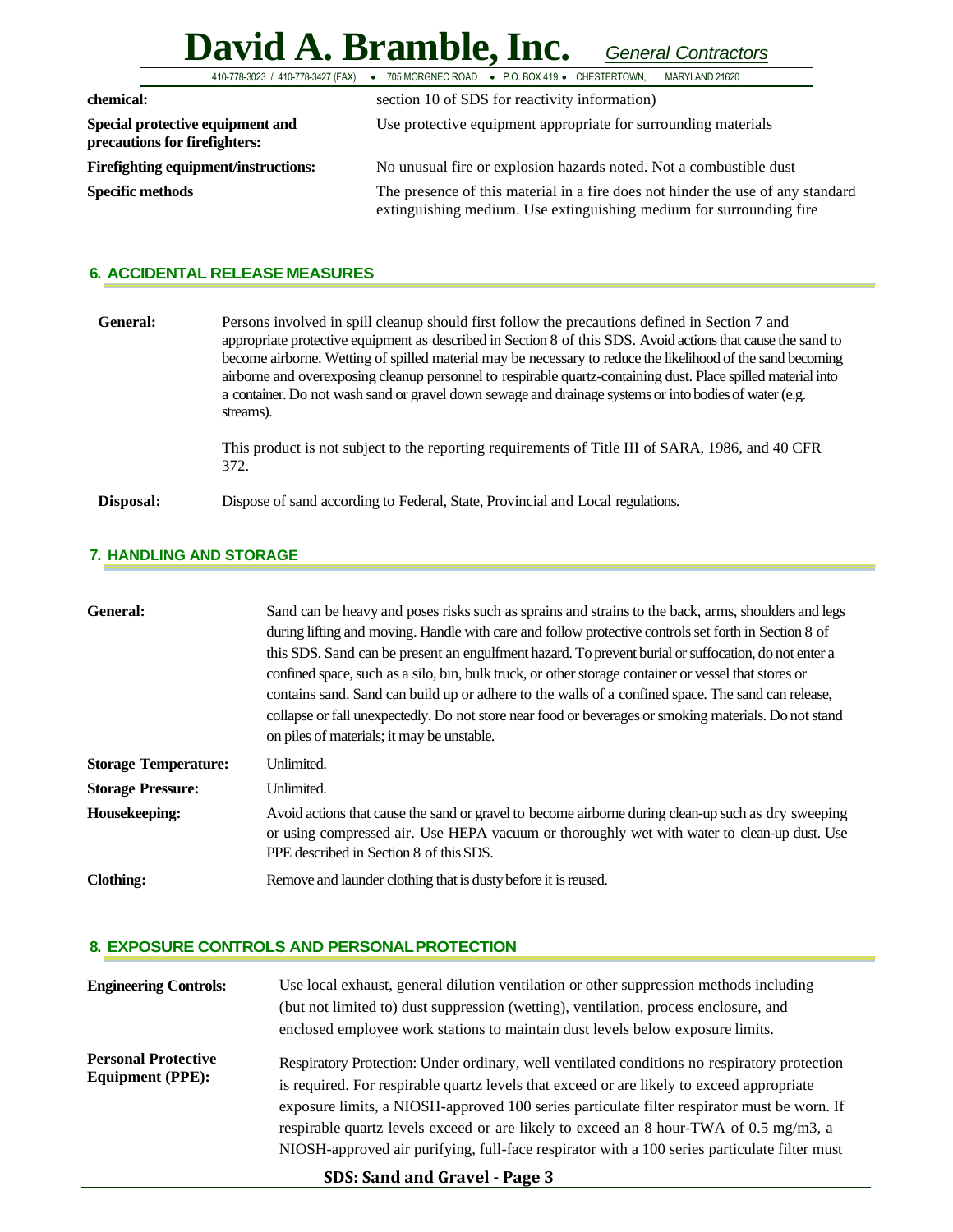|                         | David A. Bramble, Inc.<br>General Contractors                                                                                                                                                                                                                                                                                                                                                                                                          |
|-------------------------|--------------------------------------------------------------------------------------------------------------------------------------------------------------------------------------------------------------------------------------------------------------------------------------------------------------------------------------------------------------------------------------------------------------------------------------------------------|
|                         | 410-778-3023 / 410-778-3427 (FAX) . 705 MORGNEC ROAD . P.O. BOX 419 . CHESTERTOWN,<br>MARYLAND 21620                                                                                                                                                                                                                                                                                                                                                   |
|                         | be worn. Respirator use must comply with applicable MSHA or OSHA standards, which<br>include provisions for a user training program, respirator maintenance and cleaning,<br>respirator fit testing, and other requirements. For additional information contact NIOSH at<br>1-800-356-4674.                                                                                                                                                            |
|                         | Emergency or planned entry into unknown concentrations or IDLH conditions: Any<br>self-contained breathing apparatus that has a full-face piece and is operated in a<br>pressure-demand or other positive-pressure mode or any supplied-air respirator that<br>has a full-face piece and is operated in a pressure-demand or other positive-pressure<br>mode in combination with an auxiliary self-contained positive-pressure breathing<br>apparatus. |
|                         | Escape from unknown or IDLH conditions: Any air-purifying, full-face piece respirator<br>with a high-efficiency particulate filter or any appropriate escape-type, self-contained<br>breathing apparatus.                                                                                                                                                                                                                                              |
|                         | Eye Protection: Wear ANSI approved glasses or safety goggles when working in a dusty<br>environment to prevent contact with eyes. Wearing contact lenses when handling sand,<br>under dry or dusty conditions, is not recommended.                                                                                                                                                                                                                     |
|                         | Skin Protection: Wear gloves, long sleeved shirts and long pants in situations where<br>abrasion from sand may occur. Remove clothing and protective equipment that becomes<br>dusty and launder before reusing.                                                                                                                                                                                                                                       |
| <b>General Hygiene:</b> | There are no known hazards associated with this material when used as recommended.<br>Following the guidelines in this SDS are recognized as good industrial hygiene practices.<br>Avoid breathing dust. Avoid skin and eye contact. Wash dust-exposed skin with soap and<br>water before eating, drinking, smoking, and using toilet facilities. Wash work clothes<br>after each use.                                                                 |

### **9. PHYSICAL ANDCHEMICAL PROPERTIES**

| <b>Physical State:</b>                                     | Granular Solid           | <b>Evaporation Rate:</b> | <b>NA</b>                         |
|------------------------------------------------------------|--------------------------|--------------------------|-----------------------------------|
| Appearance:                                                | White or light tan/brown | $pH$ (in water):         | Neutral                           |
| Odor:                                                      | None                     | <b>Melting Point:</b>    | $>3,110^{\circ}F(1,710^{\circ}C)$ |
| <b>Vapor Pressure:</b>                                     | NA                       | <b>Boiling Point:</b>    | > 4,046°F (2,230°C)               |
| <b>Vapor Density:</b> NA                                   |                          | <b>Freezing Point:</b>   | None, solid                       |
| <b>Specific Gravity:</b> $\vert 2.5 \text{ to } 2.7 \vert$ |                          | <b>Viscosity:</b>        | None, solid                       |
| <b>Volatility:</b>                                         | <b>NA</b>                | Solubility (in water):   | Negligible                        |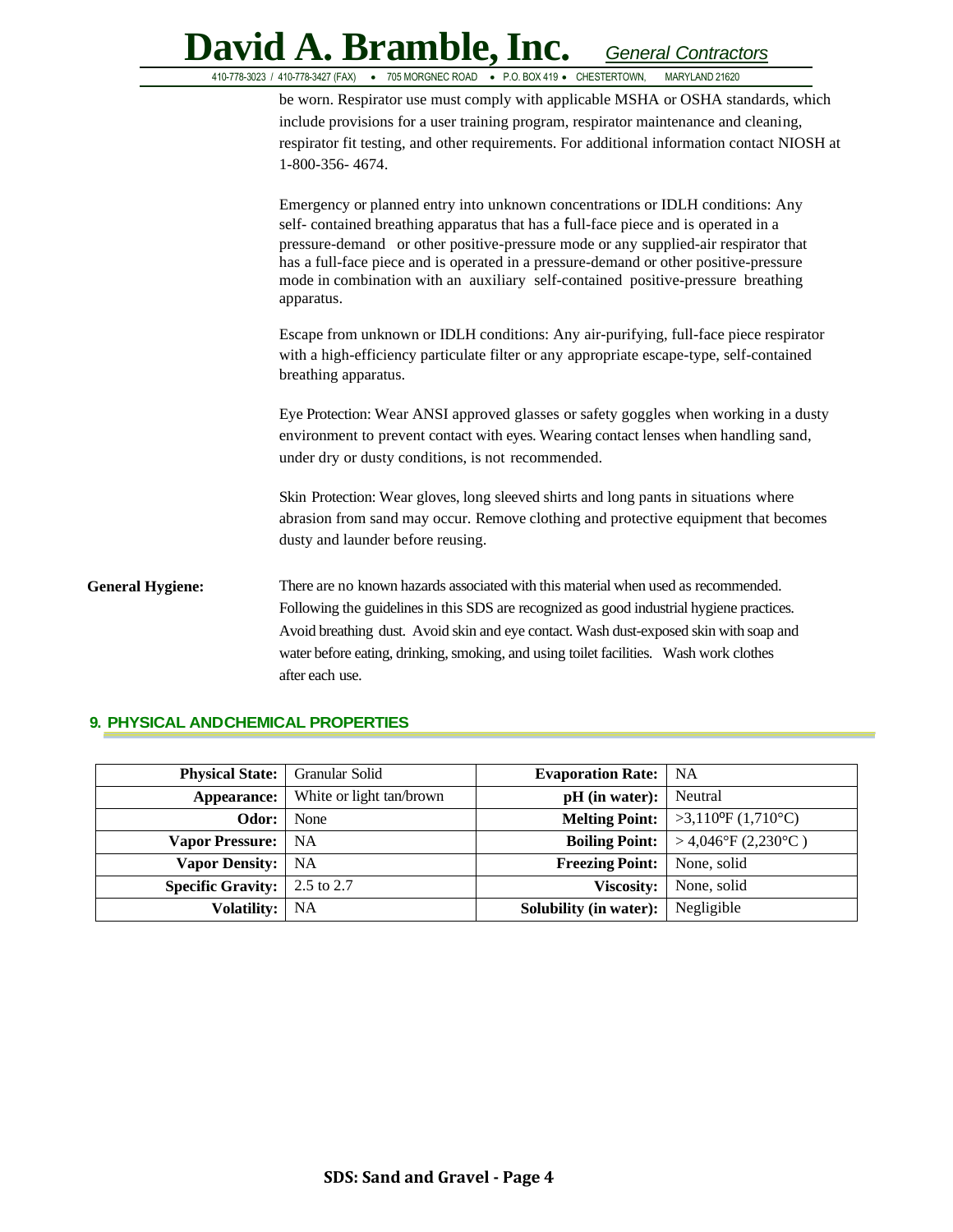410-778-3023 / 410-778-3427 (FAX) • 705 MORGNEC ROAD • P.O. BOX 419 • CHESTERTOWN,

### **10. STABILITY ANDREACTIVITY**

| <b>Stability:</b>                        | The product is stable.                                                                                                                                                                                                                                                                                                                                                                                                                                     |
|------------------------------------------|------------------------------------------------------------------------------------------------------------------------------------------------------------------------------------------------------------------------------------------------------------------------------------------------------------------------------------------------------------------------------------------------------------------------------------------------------------|
| <b>Conditions of Instability:</b>        | Contact with incompatible materials (see below).                                                                                                                                                                                                                                                                                                                                                                                                           |
| Incompatibility with various substances: | Reactive with oxidizing agents, alkalis.                                                                                                                                                                                                                                                                                                                                                                                                                   |
| <b>Special Remarks on Reactivity:</b>    | Contact with oxidizing agents such as fluorine, chlorine trifluoride,<br>manganese trioxide, oxygen difluoride may cause fire and/or<br>explosions. When exposed to high temperature quartz can change<br>crystalline structure to form tridymite (above 870 °C) or cristobalite<br>(above 1,470 °C). Soluble in hydrofluoric acid and produces a<br>corrosive gas - silicon tetrafluoride. Quartz is attacked by strong<br>alkalis and hydrofluoric acid. |
| <b>Hazardous Polymerization:</b>         | Not known to polymerize.                                                                                                                                                                                                                                                                                                                                                                                                                                   |

### **11. TOXICOLOGICAL INFORMATION**

| <b>Routes of Entry:</b>                        | Inhalation. Ingestion.                                                                                                                                                                                                                                                                                                                                                                                                                                                                                                                                                                                                                                      |  |  |
|------------------------------------------------|-------------------------------------------------------------------------------------------------------------------------------------------------------------------------------------------------------------------------------------------------------------------------------------------------------------------------------------------------------------------------------------------------------------------------------------------------------------------------------------------------------------------------------------------------------------------------------------------------------------------------------------------------------------|--|--|
| <b>Toxicity to Animals:</b>                    | Not available.<br>LD50: Not available. LC50:                                                                                                                                                                                                                                                                                                                                                                                                                                                                                                                                                                                                                |  |  |
| <b>Special Remarks:</b>                        | Not available.                                                                                                                                                                                                                                                                                                                                                                                                                                                                                                                                                                                                                                              |  |  |
| <b>Chronic Effects on Humans</b>               |                                                                                                                                                                                                                                                                                                                                                                                                                                                                                                                                                                                                                                                             |  |  |
| <b>Carcinogenic Effects:</b>                   | Classified 1 (Proven for human.) by IARC.<br>Classified A2 (Suspected for human.) by ACGIH.                                                                                                                                                                                                                                                                                                                                                                                                                                                                                                                                                                 |  |  |
| May cause damage to the following<br>organs:   | lungs, upper respiratory tract.                                                                                                                                                                                                                                                                                                                                                                                                                                                                                                                                                                                                                             |  |  |
| <b>Special Remarks:</b>                        | May contain more than 1% quartz and may cause cancer (tumorigenic).<br>Quartz has been identified by IARC as a class 1 carcinogen.                                                                                                                                                                                                                                                                                                                                                                                                                                                                                                                          |  |  |
| <b>Other Toxic Effects on Humans:</b>          | Slightly hazardous in case of skin contact (irritant), of ingestion, of<br>inhalation.                                                                                                                                                                                                                                                                                                                                                                                                                                                                                                                                                                      |  |  |
| <b>Acute Potential Health Effects:</b>         | Skin: No adverse health effects expected.<br>Eyes: May cause eye irritation.<br>Ingestion: No adverse health effects expected.<br>Inhalation: Affects respiration and irritates respiratory tract. Acute<br>pneumoconiosis from overwhelming exposure to silica dust has<br>occurred. Coughing and irritation of throat are early symptoms.<br>Inhalation of quartz is classified as a human carcinogen. Risk of cancer<br>depends upon duration and level of exposure. May also affect liver.<br>Chronic exposure can also cause silicosis, a form of lung scaring that<br>can cause shortness of breath, reduced lung function. May also affect<br>blood. |  |  |
| <b>Aggravation of Pre-existing Conditions:</b> | Inhalation may increase the progression of tuberculosis;<br>susceptibility is apparently not increased. Persons with impaired<br>respiratory function may be more susceptible to the effects of this<br>substance. Smoking can increase the risk of lung injury. Material is<br>irritating to mucous membranes and upper respiratory tract.                                                                                                                                                                                                                                                                                                                 |  |  |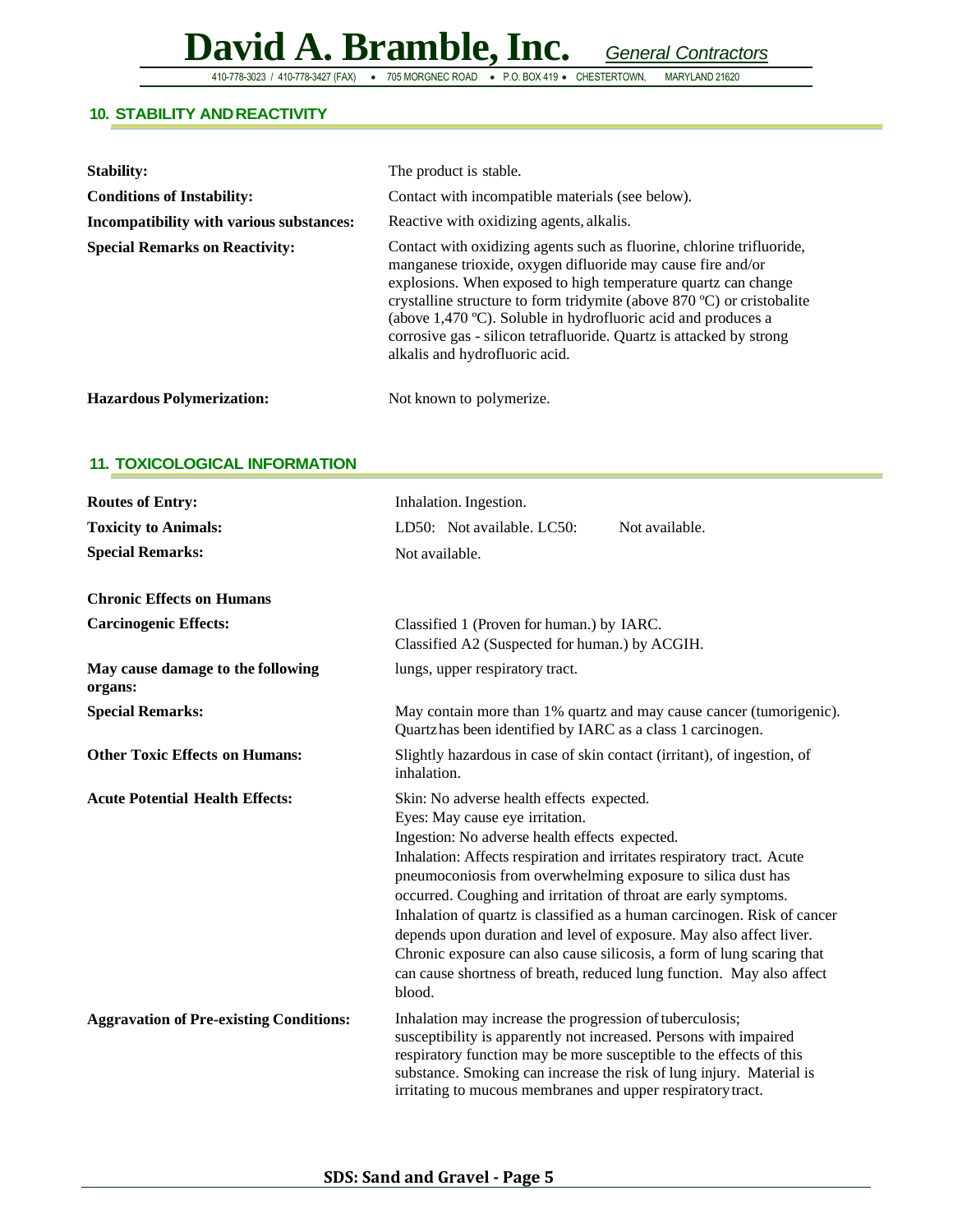410-778-3023 / 410-778-3427 (FAX) • 705 MORGNEC ROAD • P.O. BOX 419 • CHESTERTOWN, MARYLAND 21620

### **12.ECOLOGICAL INFORMATION**

| <b>Ecotoxicity:</b>                                          | Crystalline silica (quartz) is not known to be ecotoxic; i.e., there is no<br>data that suggests that crystalline silica (quartz) is toxic to birds, fish,<br>invertebrates, microorganisms or plants. |
|--------------------------------------------------------------|--------------------------------------------------------------------------------------------------------------------------------------------------------------------------------------------------------|
| <b>BOD5</b> and COD:                                         | Not Available                                                                                                                                                                                          |
| <b>Products of Biodegradation:</b>                           | Possibly hazardous short-term degradation products are not likely.<br>However, long term degradation products may arise.                                                                               |
| <b>Special Remarks:</b>                                      | Not available                                                                                                                                                                                          |
| <b>Toxicity of the Products of</b><br><b>Biodegradation:</b> | The product itself and its products of degradation are not toxic.                                                                                                                                      |

### **13.DISPOSAL CONSIDERATIONS**

|                                                                                       | <b>Waste Disposal Method:</b> This product is not classified as hazardous waste under the authority of the RCRA (40CFR) |  |
|---------------------------------------------------------------------------------------|-------------------------------------------------------------------------------------------------------------------------|--|
| 261) or CERCLA (40CFR 117&302). Waste must be disposed of in accordance with federal, |                                                                                                                         |  |
|                                                                                       | state and local environmental control regulations.                                                                      |  |

### **14.TRANSPORT INFORMATION**

| <b>DOT Classification:</b>               | Non-Hazardous under U.S. DOT and TDG Regulations                                                                                   |  |
|------------------------------------------|------------------------------------------------------------------------------------------------------------------------------------|--|
| <b>Placard Required:</b>                 | Not applicable.                                                                                                                    |  |
| <b>Special Provisions for Transport:</b> | Not applicable.                                                                                                                    |  |
| <b>Label Required:</b>                   | Label as required by the OSHA Hazard Communication standard {29 CFR}<br>1910.1200(f)}, and applicable state and local regulations. |  |

### **15.REGULATORYINFORMATION**

| <b>OSHA/MSHA Hazard Communication:</b> | This product is considered by OSHA/MSHA to be a hazardous chemical<br>and<br>should be included in the employer's hazard communication program.                                                                                                                                                                                                           |  |
|----------------------------------------|-----------------------------------------------------------------------------------------------------------------------------------------------------------------------------------------------------------------------------------------------------------------------------------------------------------------------------------------------------------|--|
| <b>CERCLA/SUPERFUND:</b>               | This product is not listed as a CERCLA hazardous substance.                                                                                                                                                                                                                                                                                               |  |
| <b>EPCRA SARA Section 313:</b>         | This product contains none of the substances subject to the reporting<br>requirements of Section 313 of Title III of the Superfund Amendments<br>and Reauthorization Act of 1986 and 40 CFR Part 372.                                                                                                                                                     |  |
| <b>RCRA:</b>                           | If discarded in its purchased form, this product would not be a hazardous<br>waste either by listing or characteristic. However, under RCRA, it is the<br>responsibility of the product user to determine at the time of disposal,<br>whether a material containing the product or derived from the product<br>should be classified as a hazardous waste. |  |
| <b>TSCA:</b>                           | Crystalline silica is exempt from reporting under the inventory update<br>rule. Crystalline silica (quartz) appears on the EPA TSCA inventory<br>under the CAS No. 14808-60-7.                                                                                                                                                                            |  |
| <b>California Proposition 65:</b>      | Crystalline silica (airborne particulates of respirable size) is known by the<br>State of California to cause cancer.                                                                                                                                                                                                                                     |  |
| FDA:                                   | Silica is included in the list of substances that may be included in coatings<br>used in food contact surfaces, $21$ CFR $\S 175.300(b)$ (3) (xxvi).                                                                                                                                                                                                      |  |
| NTP:                                   | Respirable crystalline silica, primarily quartz dusts occurring in                                                                                                                                                                                                                                                                                        |  |

**SDS: Sand and Gravel - Page 6**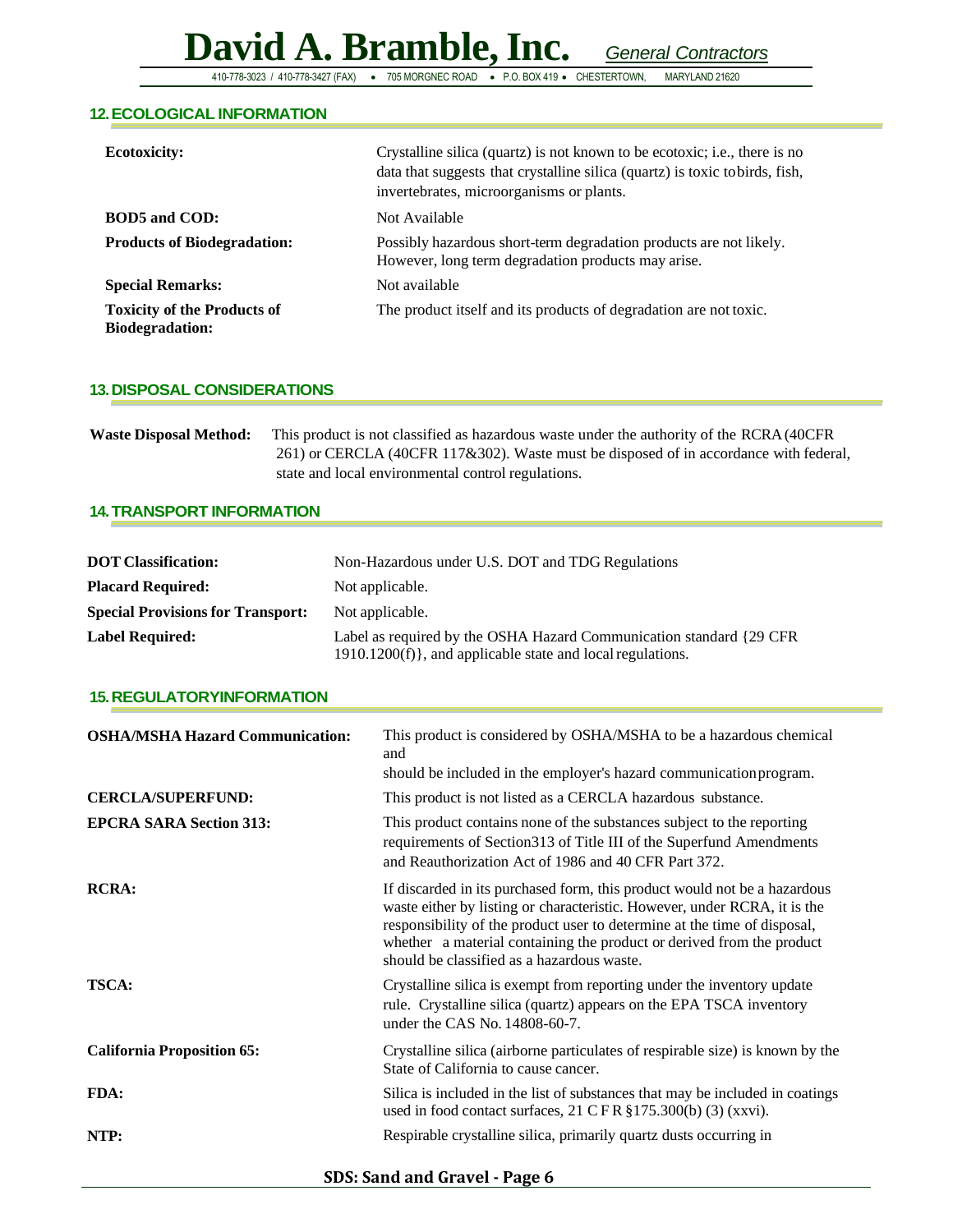### **David A. Bramble,Inc.** *General Contractors* 410-778-3023 / 410-778-3427 (FAX) • 705 MORGNEC ROAD • P.O. BOX 419 • CHESTERTOWN, MARYLAND 21620 industrial and occupational settings, is classified as Known to be a Human Carcinogen. **Pennsylvania Worker and Community Right to Know Act:** Quartz is a hazardous substance under the Act, but it is not a special hazardous substance or an environmental hazardous substance. **Canada WHMIS Classification:** Considered to be a hazardous material under the Hazardous Products Act as defined by the Controlled Products Regulations and subject to the requirements of Health Canada's Workplace Hazardous Material Information (WHMIS). This product has been classified according to the hazard criteria of the Controlled Products Regulation (CPR). This document complies with the WHMIS requirements of the Hazardous Products Act (HPA) and the CPR.

### **16. OTHER INFORMATION**

### **Abbreviations:**

| $\geq$                                     | Greater than                                                        | <b>NA</b>    | Not Applicable                                           |
|--------------------------------------------|---------------------------------------------------------------------|--------------|----------------------------------------------------------|
| <b>ACGIH</b>                               | American Conference of Governmental<br><b>Industrial Hygienists</b> |              | National Fire Protection Association                     |
| CAS No                                     | <b>Chemical Abstract Service number</b>                             |              | National Institute for Occupational Safety<br>and Health |
| Comprehensive Environmental Response,      |                                                                     | <b>NTP</b>   | National Toxicology Program                              |
| <b>CERCLA</b>                              | Compensation and Liability Act                                      | <b>OSHA</b>  | Occupational Safety and Health Administration            |
| <b>CFR</b><br>Code for Federal Regulations |                                                                     | <b>PEL</b>   | Permissible Exposure Limit                               |
| <b>CL</b>                                  | Ceiling Limit                                                       |              | Negative log of hydrogen ion                             |
| <b>DOT</b>                                 | U.S. Department of Transportation                                   | <b>PPE</b>   | Personal Protective Equipment                            |
| <b>EST</b>                                 | <b>Eastern Standard Time</b>                                        |              | Respirable Particulate                                   |
| <b>HEPA</b>                                | High-Efficiency Particulate Air                                     |              | Resource Conservation and Recovery Act                   |
| <b>HMIS</b>                                | Hazardous Materials Identification System                           |              | Superfund Amendments and Reauthorization<br>Act          |
| International Agency for Research on       |                                                                     | $\top$       | <b>Total Particulate</b>                                 |
| <b>IARC</b>                                | Cancer                                                              | <b>TDG</b>   | <b>Transportation of Dangerous Goods</b>                 |
| $LC_{50}$                                  | <b>Lethal Concentration</b>                                         | <b>TLV</b>   | <b>Threshold Limit Value</b>                             |
| LD <sub>50</sub>                           | Lethal Dose                                                         | <b>TWA</b>   | Time Weighted Average (8 hour)                           |
| mg/m <sup>3</sup>                          | Milligrams per cubic meter                                          |              | Workplace Hazardous Materials Information                |
| <b>MSHA</b>                                | Mine Safety and Health Administration                               | <b>WHMIS</b> | System                                                   |